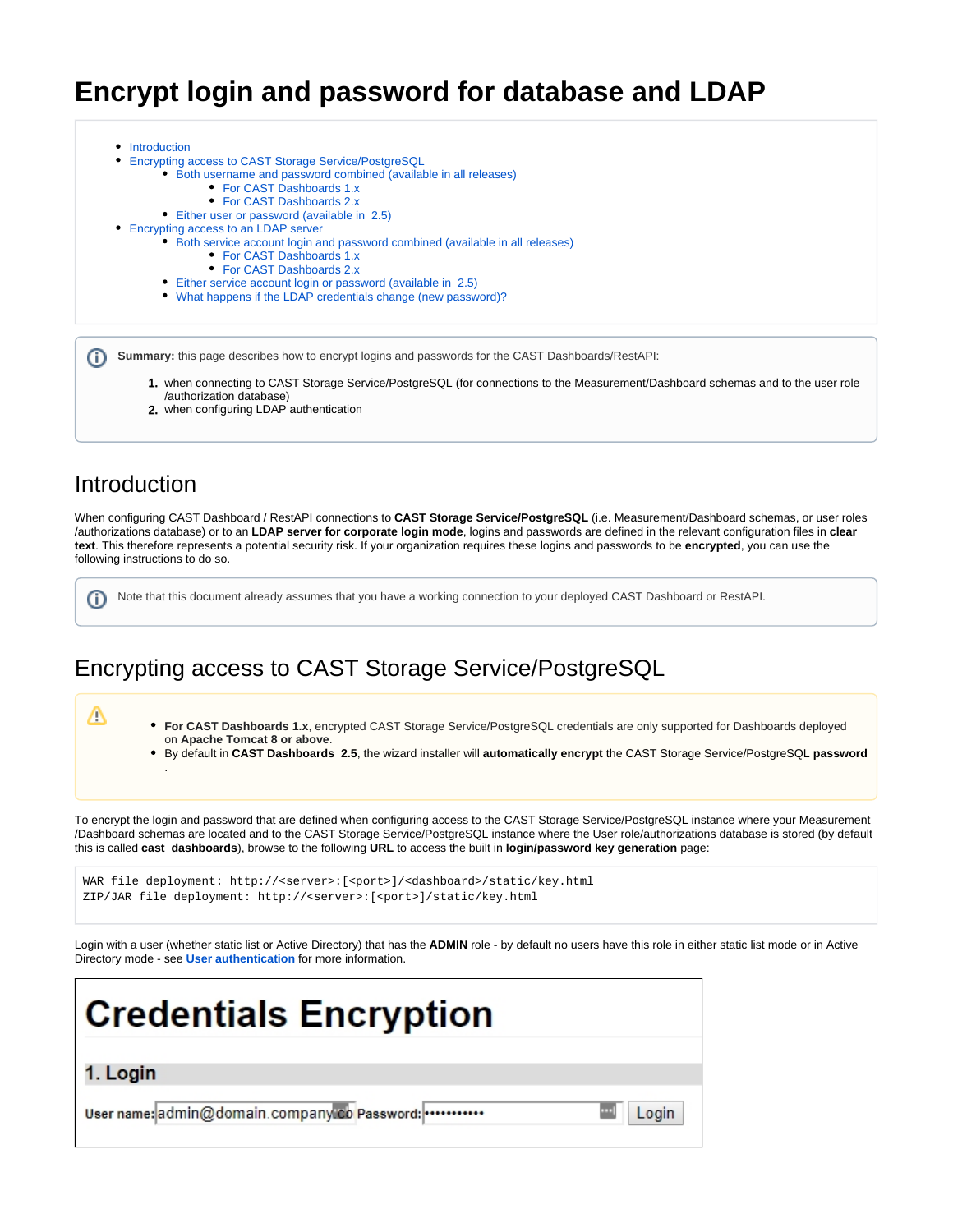When successfully authenticated, you now have a choice of method for encryption:

### <span id="page-1-0"></span>Both username and password combined (available in all releases)

If you want to encrypt **both the username and the password**, enter them in **section 2**. In the example below, we have entered the default credentials for a CAST Storage Service/PostgreSQL instance (**operator/CastAIP**):

|                               | <b>Credentials Encryption</b> |                           |         |
|-------------------------------|-------------------------------|---------------------------|---------|
| 1. Login                      |                               |                           |         |
| Logged as admin<br>Logout     |                               |                           |         |
| 2. Set credentials to encrypt |                               |                           |         |
| User name: operator           | Password:                     | Confirm password: 0000000 | Encrypt |

Now click the **Encrypt** button - CAST will then generate a key that relates to the credentials you entered:

|                               | <b>Credentials Encryption</b> |                                                                                                  |         |
|-------------------------------|-------------------------------|--------------------------------------------------------------------------------------------------|---------|
| 1. Login                      |                               |                                                                                                  |         |
| Logged as admin<br>Logout     |                               |                                                                                                  |         |
| 2. Set credentials to encrypt |                               |                                                                                                  |         |
| User name: operator           | Password: 0000000             | © Confirm password:                                                                              | Encrypt |
| 3. Result key                 |                               |                                                                                                  |         |
|                               |                               | D228ED8B5E5690B3A757871B940F9D040CFC80AC3F26D89504F670DCF199D00F61DEAD14E34FF649C2852A0F13EB2C8B |         |

You now need to copy this key to the clipboard or to a text file and then follow the instructions below for your specific dashboard release:

#### <span id="page-1-1"></span>**For CAST Dashboards 1.x**

Open the following file with a text editor:

CATALINA\_HOME\webapps\<dashboard>\META-INF\context.xml

Find the following section of code and replace the line containing "**username**" and "**password**" with the **key** you generated previously:

```
<Resource name="jdbc/domains/AAD" url="jdbc:postgresql://localhost:2280/postgres"
    initConnectionSqls="SET search_path TO CAST_MEASURE;"
    username="operator" password="CastAIP"
    auth="Container" type="javax.sql.DataSource" driverClassName="org.postgresql.Driver"
    validationQuery="select 1"
     initialSize="5" maxActive="20" maxIdle="10" maxWait="-1"/>
```
For example: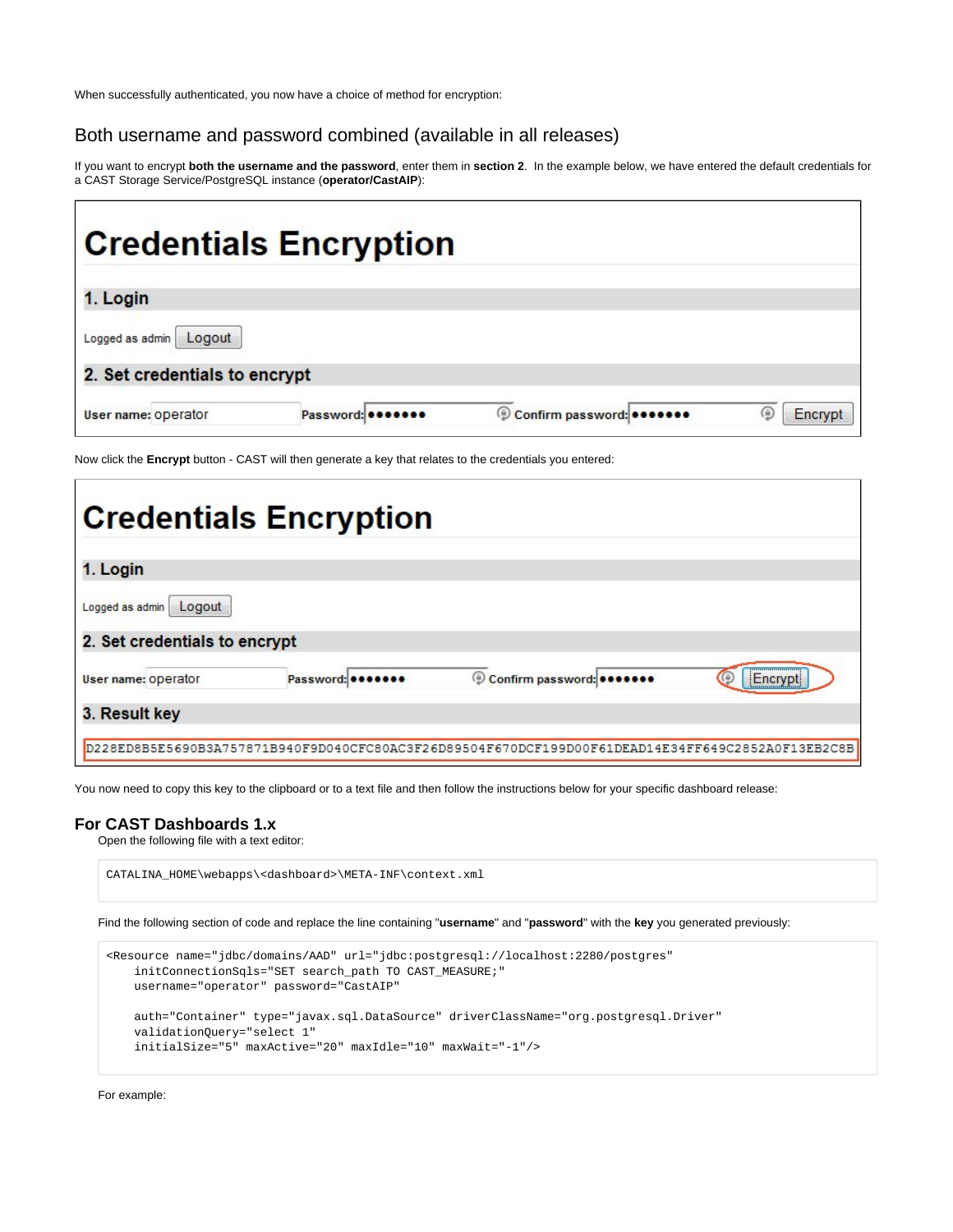```
<Resource name="jdbc/domains/AAD" url="jdbc:postgresql://localhost:2280/postgres"
    initConnectionSqls="SET search_path TO CAST_MEASURE;"
        key="D228ED8B5E5690B3A75"
    auth="Container" type="javax.sql.DataSource" driverClassName="org.postgresql.Driver"
    validationQuery="select 1"
    initialSize="5" maxActive="20" maxIdle="10" maxWait="-1"/>
```
Now add a new line directly underneath the line containing the "**key**" entry as follows - take note of the line that is specific to your release of CAST AIP and Apache Tomcat:

```
WARs delivered in CAST AIP 8.3.4 and all standalone CAST Dashboard Packages:
Tomcat 8 only: factory="com.castsoftware.adg.webservice.security.BasicDataSourceFactory"
WARs delivered in CAST AIP 8.3.0 - 8.3.3:
Tomcat 7: factory="com.castsoftware.adg.webservice.security.BasicDataSourceFactory"
Tomcat 8/8.5/9: factory="com.castsoftware.adg.webservice.security.BasicDataSourceFactory2"
```
Your database access resource should now look like this (this is an example for Tomcat 8 in CAST AIP 8.3.4 and all standalone CAST Dashboard Packages):

```
<Resource name="jdbc/domains/AAD" url="jdbc:postgresql://localhost:2280/postgres"
    initConnectionSqls="SET search_path TO CAST_MEASURE;"
    key="D228ED8B5E5690B3A75"
    factory="com.castsoftware.adg.webservice.security.BasicDataSourceFactory"
         auth="Container" type="javax.sql.DataSource" driverClassName="org.postgresql.Driver"
    validationQuery="select 1"
    initialSize="5" maxActive="20" maxIdle="10" maxWait="-1"/>
```
Save the file, **reload the cache** (see **[Reload the cache](https://doc.castsoftware.com/display/DASHBOARDS/Reload+the+cache)**) and then reload your CAST Dashboard / RestAPI and ensure you can login and view the data you need to.

You may need to repeat the above for each target CAST Storage Server/PostgreSQL instance resource you have configured in the **context .xml** file.

#### <span id="page-2-0"></span>**For CAST Dashboards 2.x**

Open the following file with a text editor:

```
WAR 2.x
CATALINA_HOME\webapps\<dashboard>\WEB-INF\classes\application.properties
ZIP 2.0 - 2.4
<install_folder>\application.properties
JAR 2.5
Microsoft Windows: %PROGRAMDATA%\CAST\Dashboards\<dashboard>\application.properties
Linux: /root/CAST/Dashboards/<dashboard>/application.properties
```
Find the following sections of code (one is for the application schema CSS/PostgreSQL host and the other is for the user management schema host) and replace the lines "**restapi.datasource[0].username**" / "**spring.datasource.username**" and "**restapi.datasource[0].password**" / "**spring. datasource.password**" with one single line containing your generated "**key**":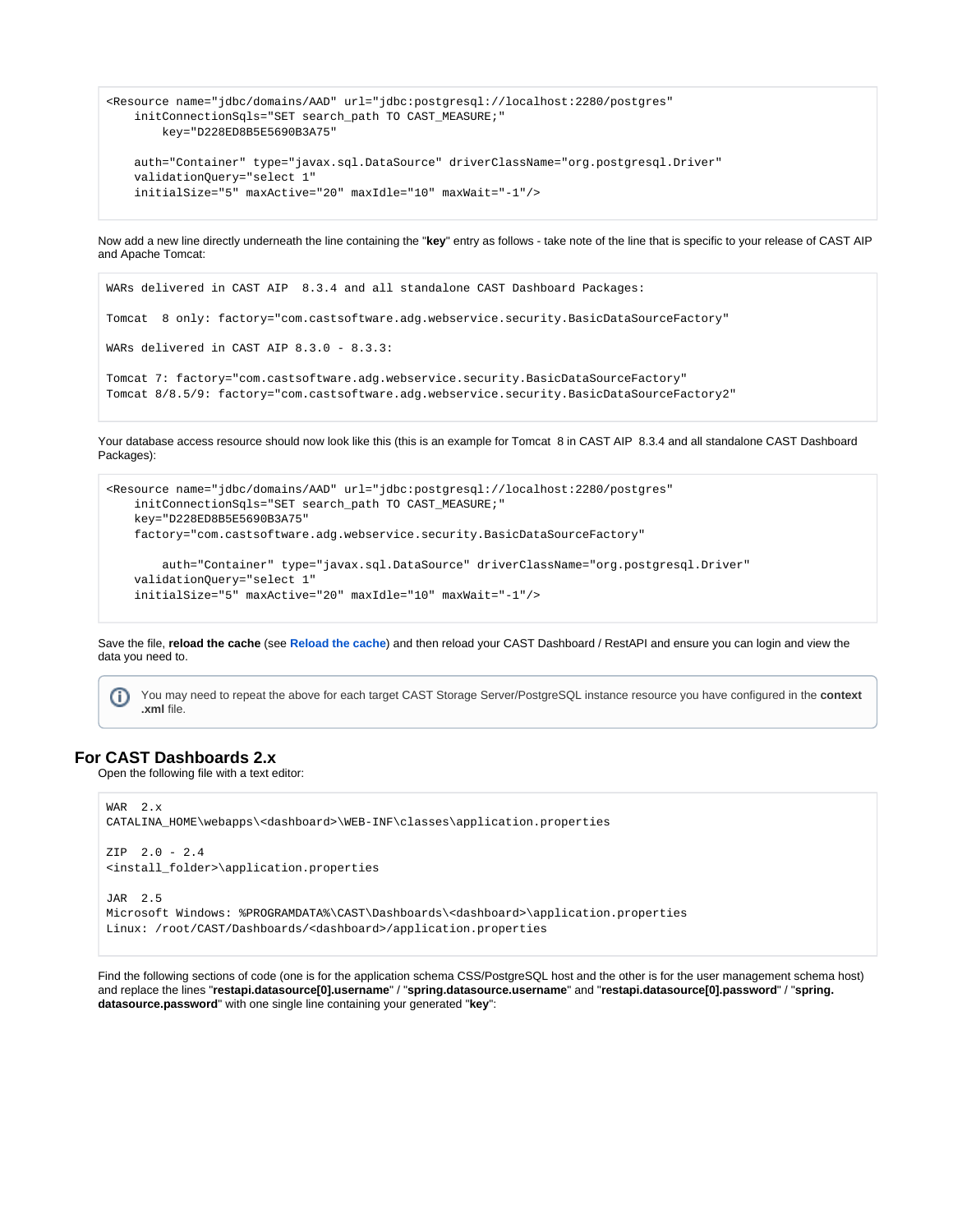```
## DATASOURCE
# Resource1 is the datasource name used in domains.properties
# Adapt server name (localhost) and port (2282) if required
# You can add multiple datasources if you want to connect to multiple CSS Servers. Datasource name must be 
unique
# You have to configure your domains names and relative schema names in domains.properties
restapi.datasource[0].url=jdbc:postgresql://localhost:2282/postgres
restapi.datasource[0].username=operator
restapi.datasource[0].password=CastAIP
restapi.datasource[0].poolname=Resource1
restapi.datasource[0].minimumIdle=10
restapi.datasource[0].maximumPoolSize=20
#datasource configuration for user management
spring.datasource.url=jdbc:postgresql://localhost:2282/postgres?
ApplicationName=DASHBOARDS&currentSchema=cast_dashboards
spring.datasource.platform=postgres
spring.datasource.username=operator
spring.datasource.password=CastAIP
spring.datasource.initialization-mode=always
spring.datasource.driver-class-name=org.postgresql.Driver
spring.liquibase.change-log=classpath:db/changelog/db.changelog-master.xml
spring.liquibase.default-schema=cast_dashboards
spring.liquibase.enabled=true
```
#### For example:

```
## DATASOURCE
# Resource1 is the datasource name used in domains.properties
# Adapt server name (localhost) and port (2282) if required
# You can add multiple datasources if you want to connect to multiple CSS Servers. Datasource name must be 
unique
# You have to configure your domains names and relative schema names in domains.properties
restapi.datasource[0].url=jdbc:postgresql://localhost:2282/postgres
restapi.datasource[0].key=D228ED8B5E5690B3A75
restapi.datasource[0].poolname=Resource1
restapi.datasource[0].minimumIdle=10
restapi.datasource[0].maximumPoolSize=20
#datasource configuration for user management
spring.datasource.url=jdbc:postgresql://localhost:2282/postgres?
ApplicationName=DASHBOARDS&currentSchema=cast_dashboards
spring.datasource.platform=postgres
spring.datasource.key=D228ED8B5E5690B3A75
spring.datasource.initialization-mode=always
spring.datasource.driver-class-name=org.postgresql.Driver
spring.liquibase.change-log=classpath:db/changelog/db.changelog-master.xml
spring.liquibase.default-schema=cast_dashboards
spring.liquibase.enabled=true
```
Save the file, **reload the cache** (see **[Reload the cache](https://doc.castsoftware.com/display/DASHBOARDS/Reload+the+cache)**) and then reload your CAST Dashboard / RestAPI and ensure you can login and view the data you need to.

You may need to repeat the above for each target CAST Storage Server/PostgreSQL instance resource you have configured in the **applica** (i) **tion.properties** file.

### <span id="page-3-0"></span>Either user or password (available in 2.5)

If you want to encrypt **either the username OR the password (or BOTH)** enter them in **section 3**. In the example below, we have entered the default username (**operator**) for a CAST Storage Service/PostgreSQL instance (but you can alternatively enter the password (**CastAIP** for example):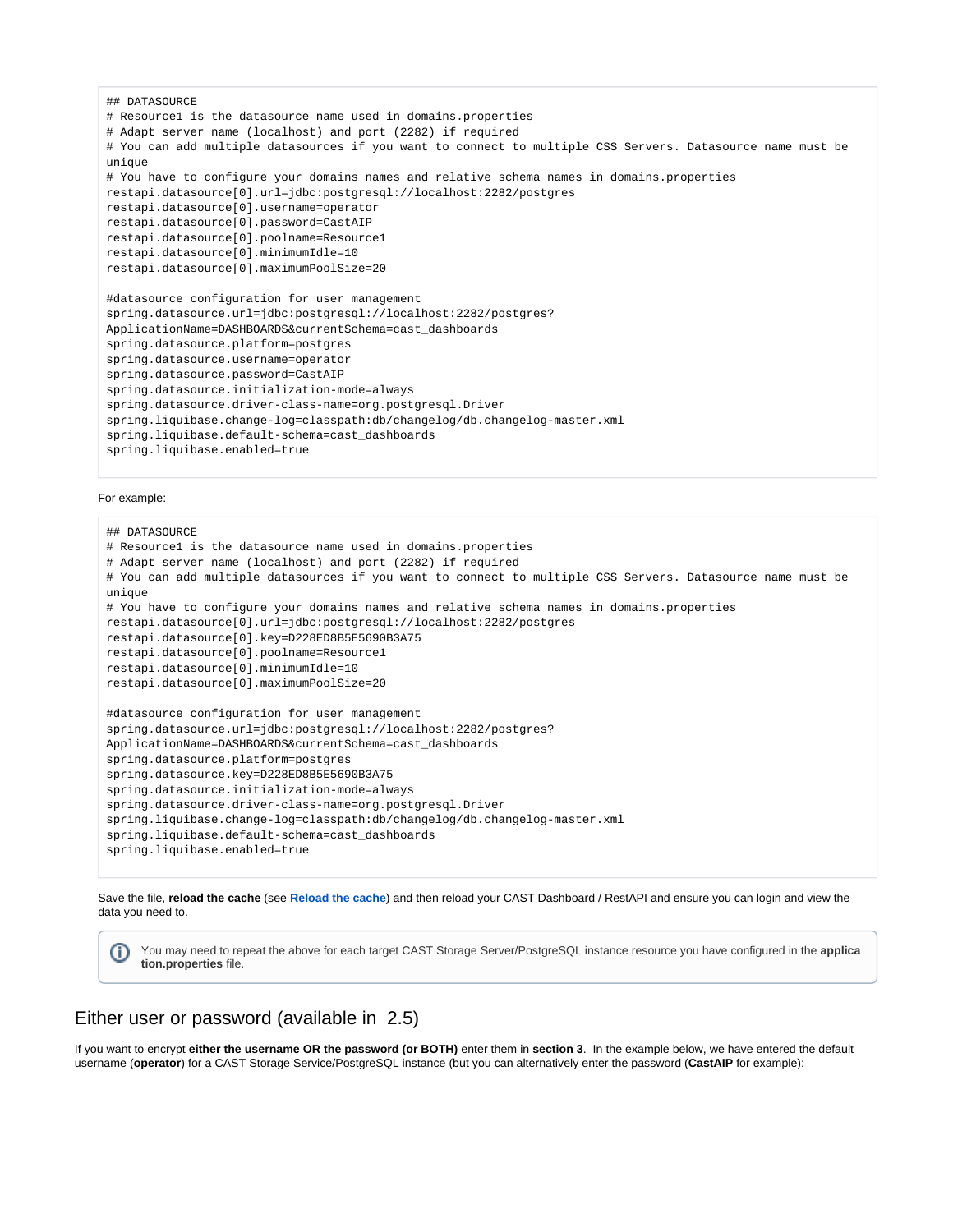| <b>Credentials Encryption</b> |                                                    |                   |         |
|-------------------------------|----------------------------------------------------|-------------------|---------|
| 1. Login                      |                                                    |                   |         |
| Logged as admin Logout        |                                                    |                   |         |
| 2. Set credentials to encrypt |                                                    |                   |         |
| User name:                    | Password:                                          | Confirm password: | Encrypt |
|                               | 3. Pass username or password to encrypt separately |                   |         |
| Value: operator               | Encrypt                                            |                   |         |

Now click the **Encrypt** button - CAST will then generate a key that relates to the credential you entered:

| <b>Credentials Encryption</b>                      |         |
|----------------------------------------------------|---------|
| 1. Login                                           |         |
| Logged as admin Logout                             |         |
| 2. Set credentials to encrypt                      |         |
| User name:<br>Confirm password:<br>Password:       | Encrypt |
| 3. Pass username or password to encrypt separately |         |
| Encrypt<br>Value: operator                         |         |
| <b>Secret value</b>                                |         |
| CRYPTED2:A039A2CEC7EB3490D617DEE94B91A6CC          |         |

You now need to copy this key to the clipboard or to a text file. Next open the following file with a text editor:

WAR 2.5 CATALINA\_HOME\webapps\<dashboard>\WEB-INF\classes\application.properties

JAR 2.5

|  | Microsoft Windows: %PROGRAMDATA%\CAST\Dashboards\ <dashboard>\application.properties</dashboard> |  |  |  |
|--|--------------------------------------------------------------------------------------------------|--|--|--|
|  | Linux: /root/CAST/Dashboards/ <dashboard>/application.properties</dashboard>                     |  |  |  |

Find the following sections of code (one is for the application schema CSS/PostgreSQL host and the other is for the user management schema host) and replace the lines "**restapi.datasource[0].username**" / "**spring.datasource.username**" OR "**restapi.datasource[0].password**" / "**spring.datasource. password**" with a line containing your generated "**key**", depending on the item you have encrypted: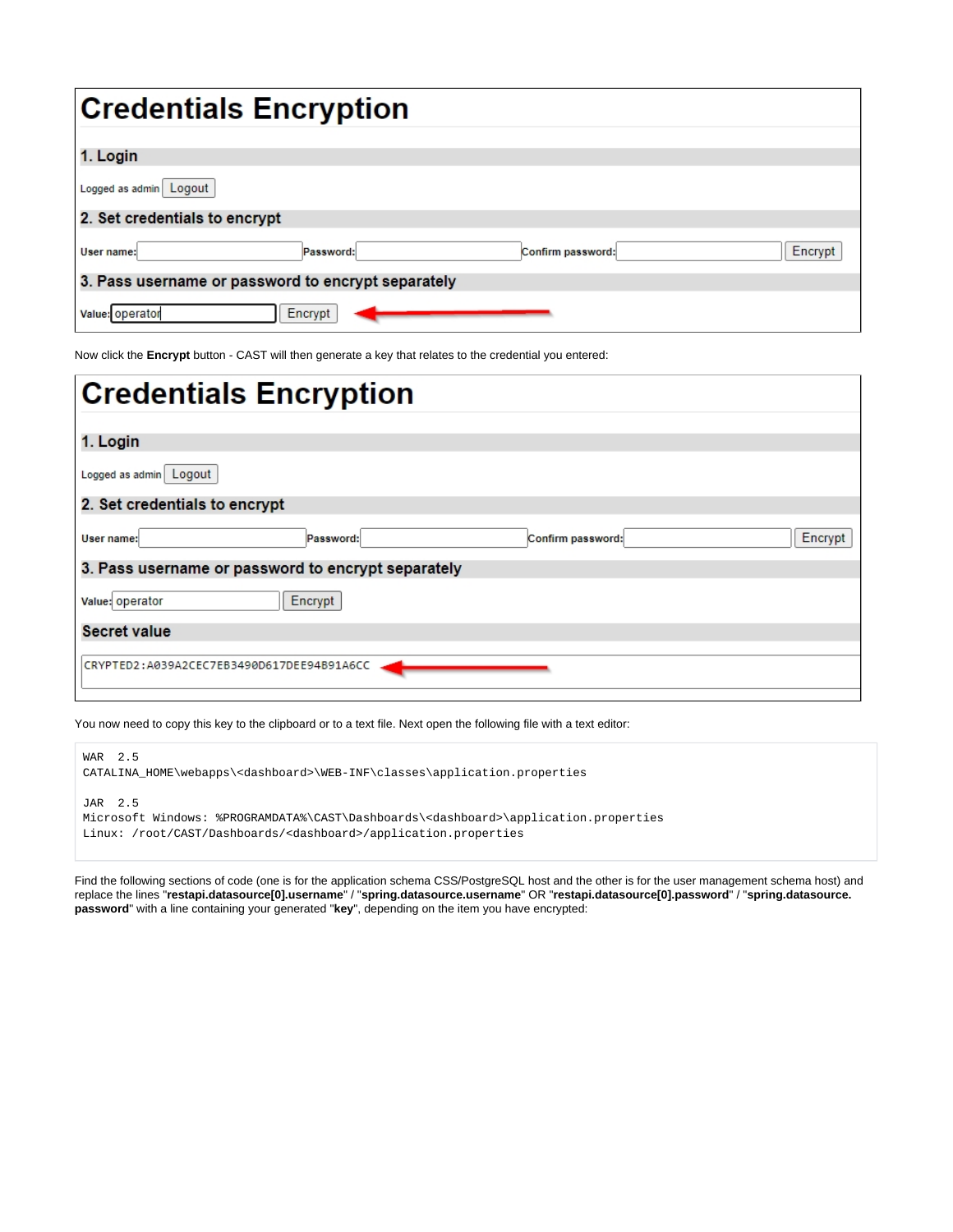```
## DATASOURCE
# Resource1 is the datasource name used in domains.properties
# Adapt server name (localhost) and port (2282) if required
# You can add multiple datasources if you want to connect to multiple CSS Servers. Datasource name must be 
unim# You have to configure your domains names and relative schema names in domains.properties
restapi.datasource[0].url=jdbc:postgresql://localhost:2282/postgres
restapi.datasource[0].username=operator
restapi.datasource[0].password=CastAIP
restapi.datasource[0].poolname=Resource1
restapi.datasource[0].minimumIdle=10
restapi.datasource[0].maximumPoolSize=20
#datasource configuration for user management
spring.datasource.url=jdbc:postgresql://localhost:2282/postgres?
ApplicationName=DASHBOARDS&currentSchema=cast_dashboards
spring.datasource.platform=postgres
spring.datasource.username=operator
spring.datasource.password=CastAIP
spring.datasource.initialization-mode=always
spring.datasource.driver-class-name=org.postgresql.Driver
spring.liquibase.change-log=classpath:db/changelog/db.changelog-master.xml
spring.liquibase.default-schema=cast_dashboards
spring.liquibase.enabled=true
```
For example, we have encrypted ONLY the **operator** username and replaced it with the generated encryption key:

```
## DATASOURCE
# Resource1 is the datasource name used in domains.properties
# Adapt server name (localhost) and port (2282) if required
# You can add multiple datasources if you want to connect to multiple CSS Servers. Datasource name must be 
unique
# You have to configure your domains names and relative schema names in domains.properties
restapi.datasource[0].url=jdbc:postgresql://localhost:2282/postgres
restapi.datasource[0].username=CRYPTED2:A039A2CEC7EB3490D617DEE94B91A6CC
restapi.datasource[0].password=CastAIP
restapi.datasource[0].poolname=Resource1
restapi.datasource[0].minimumIdle=10
restapi.datasource[0].maximumPoolSize=20
#datasource configuration for user management
spring.datasource.url=jdbc:postgresql://localhost:2282/postgres?
ApplicationName=DASHBOARDS&currentSchema=cast_dashboards
spring.datasource.platform=postgres
spring.datasource.username=CRYPTED2:A039A2CEC7EB3490D617DEE94B91A6CC
spring.datasource.password=CastAIP
spring.datasource.initialization-mode=always
spring.datasource.driver-class-name=org.postgresql.Driver
spring.liquibase.change-log=classpath:db/changelog/db.changelog-master.xml
spring.liquibase.default-schema=cast_dashboards
spring.liquibase.enabled=true
```
ത

- You can also encrypt the **password** and replace it with an encrypted key, or both the **username AND password** and replace both with individual keys.
- Save the file, **reload the cache** (see **[Reload the cache](https://doc.castsoftware.com/display/DASHBOARDS/Reload+the+cache)**) and then reload your CAST Dashboard / RestAPI and ensure you can login and view the data you need to.

## <span id="page-5-0"></span>Encrypting access to an LDAP server

When configuring access to an LDAP server for authentication, an LDAP **service account login** and **password** must be specified in the **.properties** file in clear text as described in **[User authentication:](https://doc.castsoftware.com/display/DASHBOARDS/User+authentication)**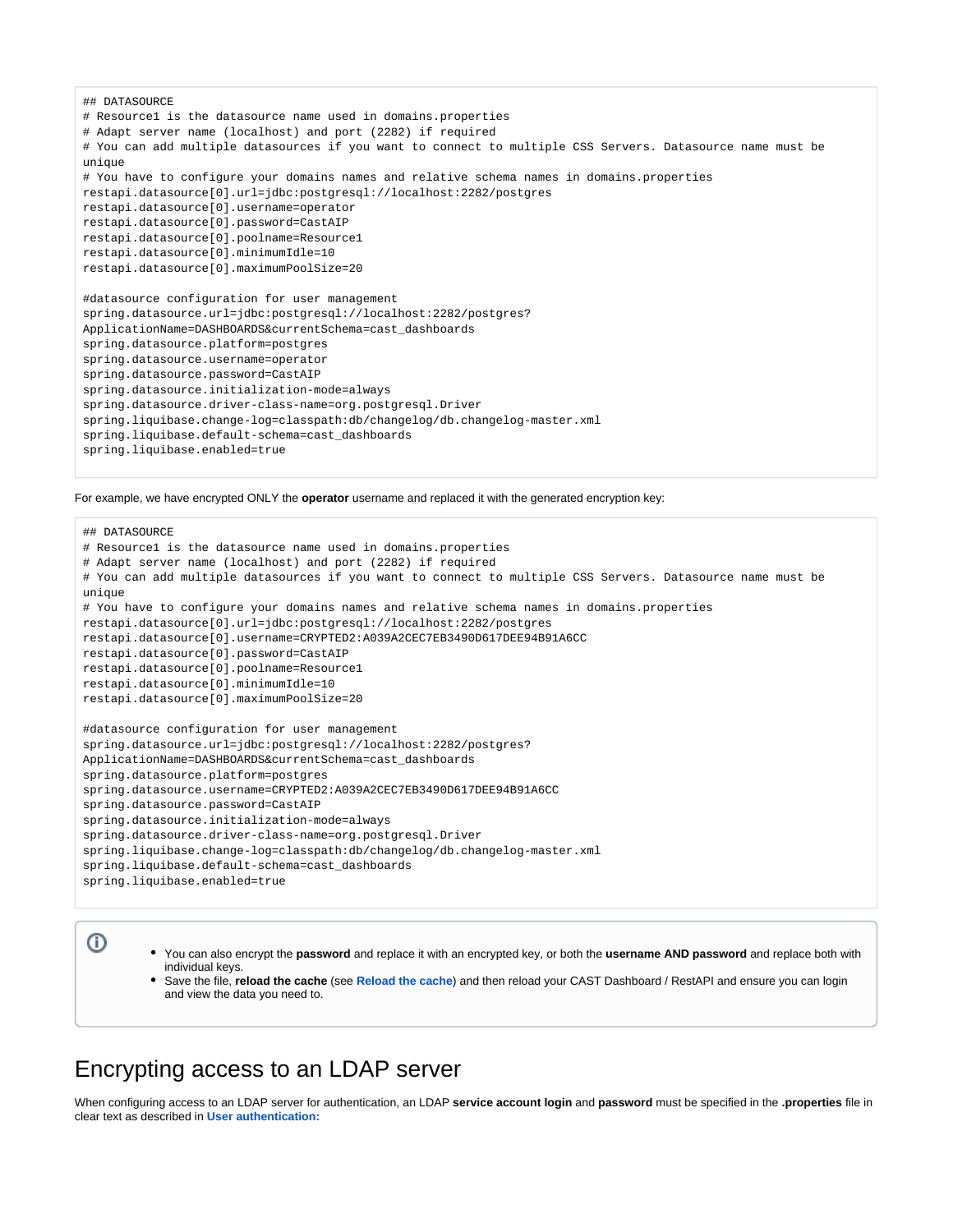

To avoid the need to do this, browse to the following **URL** to access the built in **login/password key generation** page:

```
WAR file deployment: http://<server>:[<port>]/<dashboard>/static/key.html
ZIP/JAR file deployment: http://<server>:[<port>]/static/key.html
```
Login with a user (whether Default Authentication or LDAP) that has the **ADMIN** role - by default no users have this role in either mode - see **[User](https://doc.castsoftware.com/display/DASHBOARDS/User+authentication)  [authentication](https://doc.castsoftware.com/display/DASHBOARDS/User+authentication)** for more information:



When successfully authenticated, you now have a choice of method for encryption:

### <span id="page-6-0"></span>Both service account login and password combined (available in all releases)

If you want to encrypt **both the service account login and the password**, enter them in **section 2**. In the example below, we have entered the required LDAP credentials:

| <b>Credentials Encryption</b>                      |                              |
|----------------------------------------------------|------------------------------|
|                                                    |                              |
| 1. Login                                           |                              |
| Logged as admin Logout                             |                              |
| 2. Set credentials to encrypt                      |                              |
|                                                    |                              |
| User name: cn=serviceaccount, dc=exam Password:    | Encrypt<br>Confirm password: |
| 3. Pass username or password to encrypt separately |                              |
| Encrypt<br>Value:                                  |                              |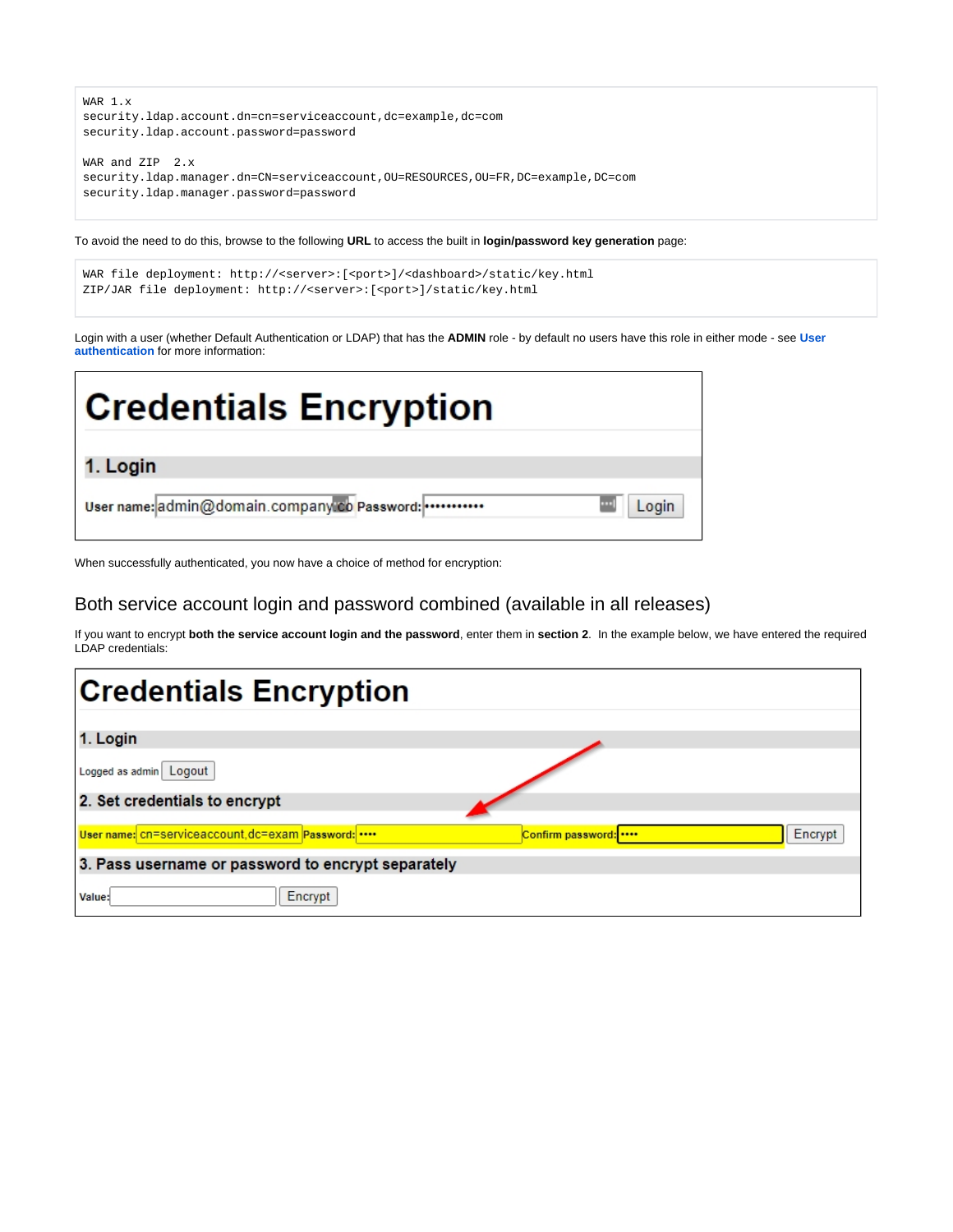

| User name:                            | assword: | Confirm password: |  |  |
|---------------------------------------|----------|-------------------|--|--|
|                                       |          | mypassword        |  |  |
| CN=myserviceaccount,DC=example,DC=com |          |                   |  |  |

Now click the **Encrypt** button - CAST will then generate a key that relates to the credentials you entered:

| <b>Credentials Encryption</b>                                                                                                                                         |
|-----------------------------------------------------------------------------------------------------------------------------------------------------------------------|
| 1. Login                                                                                                                                                              |
| Logged as admin Logout                                                                                                                                                |
| 2. Set credentials to encrypt                                                                                                                                         |
| User name: cn=serviceaccount, dc=exam Password:<br>Encrypt<br>Confirm password:                                                                                       |
| <b>Result key</b>                                                                                                                                                     |
| lB38E06AE78AECFFE2F433DD6E5D181CE4E74B8B2E3537A11E7FF80AAB7FCEA1FBCA17EBD79FCD026DA275D057B6F6853548A2BB86F523948DFDCD1A4E2BE394530ED6636<br>2D3889604A84A8E0F3662045 |

You now need to copy this key to the clipboard or to a text file and then open the following file with a text editor: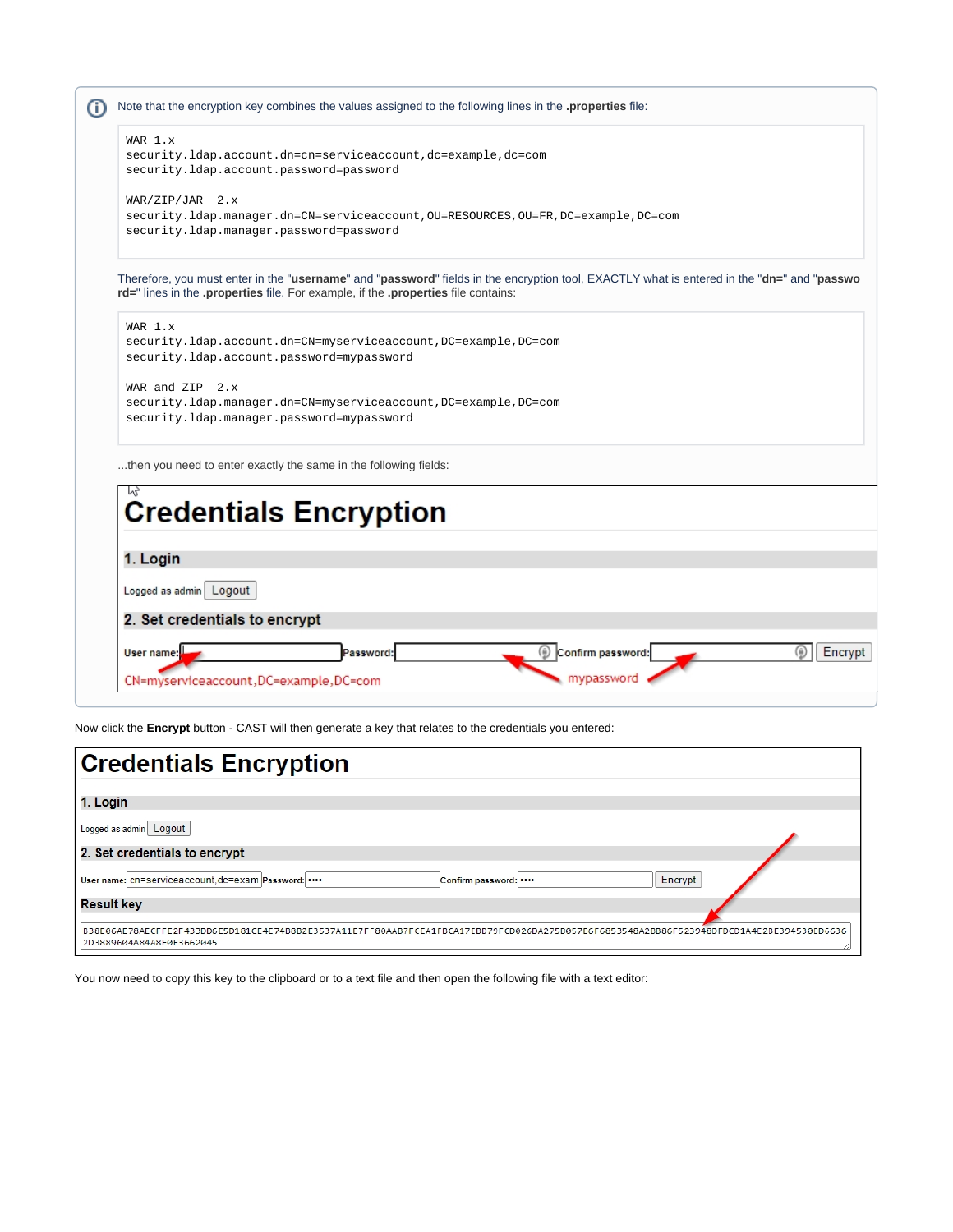WAR 1.x CATALINA\_HOME\webapps\<dashboard>\WEB-INF\security.properties WAR 2.x CATALINA\_HOME\webapps\<dashboard>\WEB-INF\classes\application.properties ZIP 2.x <unpacked\_zip>\application.properties JAR 2.5 Microsoft Windows: %PROGRAMDATA%\CAST\Dashboards\<dashboard>\application.properties Linux: /root/CAST/Dashboards/<dashboard>/application.properties

Locate the following configuration in the file:

```
WAR 1.x
# Parameters for ldap mode
# ------------------------
security.ldap.url=ldap://directory.example.com/
security.ldap.account.dn=cn=serviceaccount,dc=example,dc=com
security.ldap.account.password=password
security.ldap.account.key=
security.ldap.usersearch.base=dc=example,dc=com
security.ldap.usersearch.filter=(&(objectClass=user)(sAMAccountName={0}))
security.ldap.groupsearch.base=dc=example,dc=com
security.ldap.groupsearch.filter=(&(objectClass=group)(member={0}))
WAR/ ZIP / JAR 2.x
## SPRING SECURITY LDAP CONFIG
# LDAP url, in the form ldap://HOST:PORT
security.ldap.url=
# The ldap base where users and groups can be found
security.ldap.base=
# The DN for accessing the LDAP repository. You can encrypt this using the aip encryption tool
security.ldap.manager.dn=
# The associated password. You can encrypt this using the aip encryption tool
security.ldap.manager.password=
```
Now follow the instructions below for your specific dashboard release.

#### <span id="page-8-0"></span>**For CAST Dashboards 1.x**

First remove the two lines with the security.ldap.account.dn and security.ldap.account.password parameters. Then enter the key generated previously into the line containing "**key**". This should give you the following:

```
# Parameters for ldap mode
# ------------------------
security.ldap.url=ldap://directory.example.com/
security.ldap.account.key=A9762B77F8A5B6C0A885BABD58DFA1438D77A51B94ECA09
security.ldap.usersearch.base=dc=example,dc=com
security.ldap.usersearch.filter=(&(objectClass=user)(sAMAccountName={0}))
security.ldap.groupsearch.base=dc=example,dc=com
securityuap.groupsearch.filter=(\&(objectClass=group)(member={0}))
```
Save the file, **restart the web application** and ensure you can login and view the data you need to.

#### <span id="page-8-1"></span>**For CAST Dashboards 2.x**

First remove the two lines with the security.ldap.manager.dn and security.ldap.manager.password parameters. Then add a new line called security. ldap.manager.key and enter the key generated previous into this new line. . This should give you the following: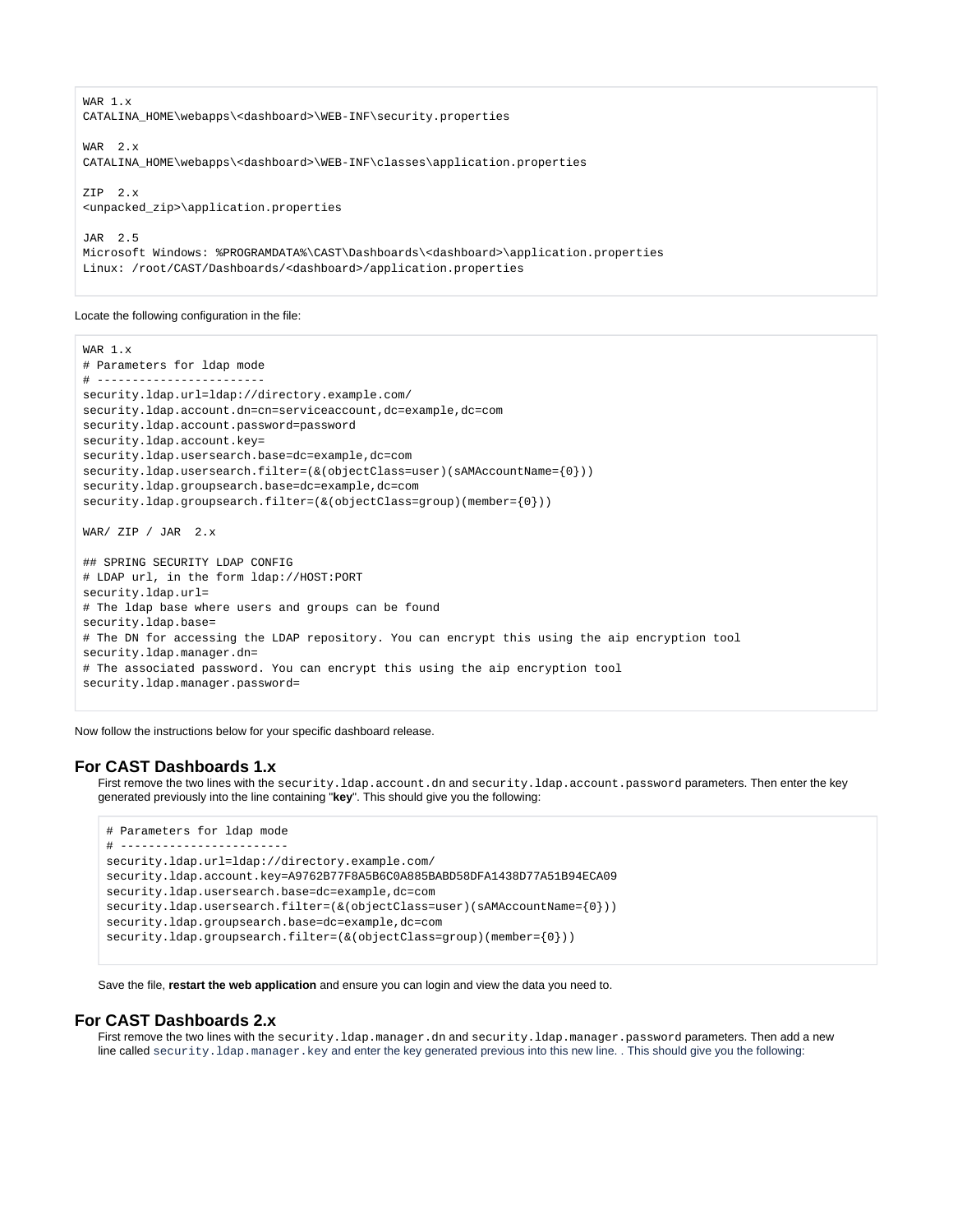```
## SPRING SECURITY LDAP CONFIG
# LDAP url, in the form ldap://HOST:PORT
security.ldap.url=
# The ldap base where users and groups can be found
security.ldap.base=
security.ldap.manager.key=A9762B77F8A5B6C0A885BABD58DFA1438D77A51B94ECA09
```
Save the file, **restart the web application** and ensure you can login and view the data you need to.

## <span id="page-9-0"></span>Either service account login or password (available in 2.5)

If you want to encrypt **either the username OR the password (or BOTH)** enter them in **section 3**. In the example below, we have entered the service account login:

| <b>Credentials Encryption</b>                           |
|---------------------------------------------------------|
| 1. Login                                                |
| Logged as admin Logout                                  |
| 2. Set credentials to encrypt                           |
| Encrypt<br>Confirm password:<br>Password:<br>User name: |
| 3. Pass username or password to encrypt separately      |
| Value: cn=serviceaccount, dc=exam   Encrypt             |

Now click the **Encrypt** button - CAST will then generate a key that relates to the credentials you entered:

| <b>Credentials Encryption</b>     |                                                    |                                                                                                           |         |
|-----------------------------------|----------------------------------------------------|-----------------------------------------------------------------------------------------------------------|---------|
| 1. Login                          |                                                    |                                                                                                           |         |
|                                   |                                                    |                                                                                                           |         |
| Logged as admin Logout            |                                                    |                                                                                                           |         |
| 2. Set credentials to encrypt     |                                                    |                                                                                                           |         |
| User name:                        | Password:                                          | Confirm password:                                                                                         | Encrypt |
|                                   | 3. Pass username or password to encrypt separately |                                                                                                           |         |
| Value: cn=serviceaccount, dc=exam | Encrypt                                            |                                                                                                           |         |
| <b>Secret value</b>               |                                                    |                                                                                                           |         |
|                                   |                                                    |                                                                                                           |         |
|                                   |                                                    | CRYPTED2:6E600F59C2145C3674D18C4CD9D206CD812BB979955A23642747A4BDE1F4DBE24E98D3E82E198C0AA97375692A43F853 |         |

You now need to copy this key to the clipboard or to a text file. Next open the following file with a text editor:

| WAR 2.5<br>CATALINA HOME\webapps\ <dashboard>\WEB-INF\classes\application.properties</dashboard>                                                                                            |
|---------------------------------------------------------------------------------------------------------------------------------------------------------------------------------------------|
| JAR 2.5<br>Microsoft Windows: %PROGRAMDATA%\CAST\Dashboards\ <dashboard>\application.properties<br/>Linux: /root/CAST/Dashboards/<dashboard>/application.properties</dashboard></dashboard> |